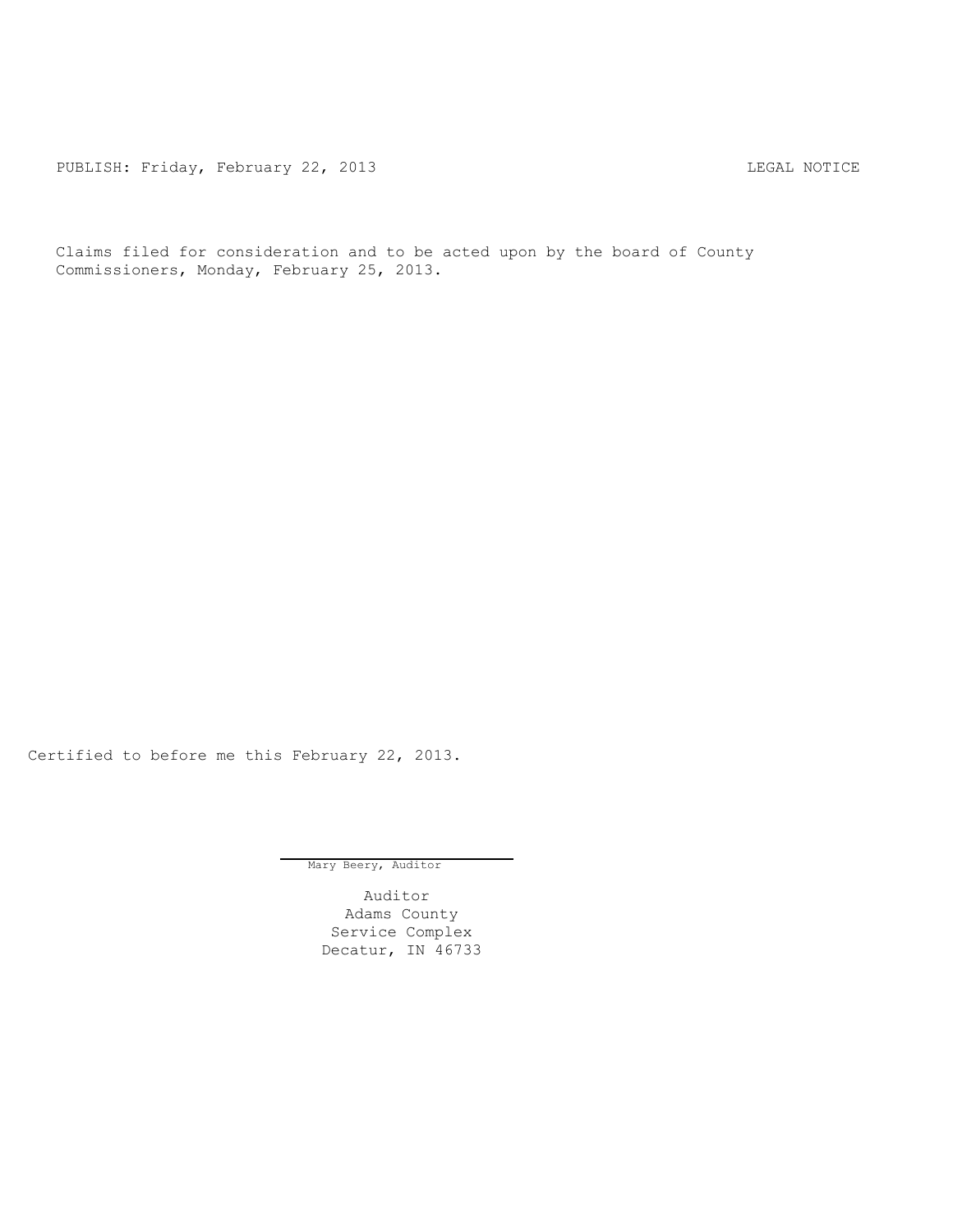

## **Claims Docket for Newspaper Adams County, Indiana**

## For Period: **1/29/2013** to **2/11/2013**

*313 W. Jefferson St. Decatur, IN 46733 (219) 724-2600*

## Date Claims to be Paid: **2/25/2013**

| <b>Vendor</b>                            | <b>Amount</b> | <b>Vendor</b>                        | <b>Amount</b> |
|------------------------------------------|---------------|--------------------------------------|---------------|
| Adams Memorial Hospital                  | 217.00        | Indiana Michigan Power               | 11,861.59     |
| Arnold Lumber Co., Inc.                  | 1,761.63      | Baker And Sons Plumbing &            | 380.36        |
| Beam, Longest, And Neff                  | 149.65        | <b>Berne Police Department</b>       | 120.00        |
| Berne Tri-Weekly News                    | 141.43        | Hoosier Blue Flame                   | 158.50        |
| Butler, Fairman, & Seufer                | 2,492.00      | Bowers, Charles                      | 2,333.33      |
| Chet's Pest Control                      | 30.00         | Cintas Location #338                 | 52.44         |
| City Of Decatur                          | 92.64         | <b>Complete Printing Service</b>     | 974.62        |
| Computer Systems, Inc.                   | 8,262.50      | Craigville Telephone Comp            | 119.00        |
| Darrell Sigworth                         | 19.36         | Decatur Chamber Of Commer            | 20.00         |
| Decatur Daily Democrat                   | 499.53        | Decatur Postmaster                   | 1,226.00      |
| MAXIMUS Consulting Services, Inc.        | 1,950.00      | Douglas L. Bauman                    | 97.00         |
| Downing & Glancy Funeral Home            | 500.00        | Erie Haven                           | 15.60         |
| Gordon Food Service                      | 2,241.22      | Graber Insurance, Inc.               | 105.00        |
| Drake, Gregory L.                        | 60.00         | Grimm's Auto                         | 333.94        |
| Hilty Engine Service                     | 420.95        | K-Mart                               | 494.47        |
| Lehman Feed Mill                         | 269.50        | Louise Busse                         | 214.75        |
| Mark S. Gresla, MD                       | 60.00         | Monroe Water Department              | 165.40        |
| Moser Motor Sales, Inc.                  | 1,975.00      | Office Concepts, Inc.                | 46.67         |
| Plumley Farm Drainage                    | 6,700.00      | Portland Motor Parts, Inc            | 331.54        |
| Quill Corporation                        | 279.99        | Rhonda L. McIntosh                   | 42.24         |
| Thompson, Roger                          | 60.00         | Selking International                | 532.22        |
| Sport Form                               | 102.00        | <b>Stone-Street Quarries</b>         | 330.32        |
| Journal Gazette                          | 234.00        | Print Shop                           | 349.70        |
| Top Supply Company                       | 188.01        | Town Of Monroe                       | 160.00        |
| Tractor Supply Credit Plan               | 25.02         | Wal-Mart / GEMB                      | 145.33        |
| Waste Management Of Fort                 | 241.83        | Welder Services, Inc.                | 45.72         |
| West Payment Center                      | 460.95        | Zwick And Jahn Funeral Ho            | 300.00        |
| Chris Faulkner                           | 6,000.00      | Napa Auto Parts                      | 14.48         |
| Christopher E. Harvey                    | 109.41        | Swiss City Veterinary                | 205.00        |
| CenturyLink                              | 2,510.50      | Adams County Automotive Supply, Inc. | 426.62        |
| Purdue University                        | 575.96        | <b>Bluhm And Reber</b>               | 115.00        |
| Bauman Upholstery, Inc.                  | 125.00        | Waste Management                     | 54.45         |
| Bixler Insurance, Inc.                   | 69,292.00     | Don Myers Plumbing                   | 2,040.06      |
| Boyce Forms - Systems                    | 283.72        | Cargill, Inc.                        | 3,763.85      |
| Jackson Oil & Solvents, I                | 1,915.00      | W. A. Jones And Son                  | 142.46        |
| Northern District Clerks                 | 80.00         | Decatur Ag Center                    | 223.18        |
| Zurcher's Best-One Tire & Auto Care, Inc | 468.86        | Tom Magnan/Special Needs             | 50.13         |
| Charles M. Tooley                        | 60.00         | Benicomp, Inc                        | 177,343.19    |
| Emil W. Meyer                            | 60.00         | Harvest Land Co-op                   | 6,441.61      |
| Wal-Mart                                 | 33.39         | Adams County Truck Repair            | 949.42        |
| <b>Fastenal Company</b>                  | 48.00         | Thomas R Krueckeberg                 | 108.24        |
| Adams County Sheriff's Department        | 112.00        | Michael G. Werling                   | 495.00        |
| 101 Auto Collision                       | 141.16        | Troyer's                             | 2,068.30      |
| <b>Uricks Trucking</b>                   | 1,012.00      | Dick J. Beard                        | 20.00         |
|                                          |               | Deb Stevens                          | 89.76         |
| Bi-County Services, Inc                  | 3,276.00      |                                      |               |
| Alpine Falls, Inc.                       | 415.04        | Deborah A. Schantz                   | 192.50        |
| Extinguisher Co. No. 1                   | 101.65        | Verizon Wireless                     | 30.03         |
| Joseph Spaulding                         | 128.04        | <b>Stationair's Express</b>          | 971.42        |